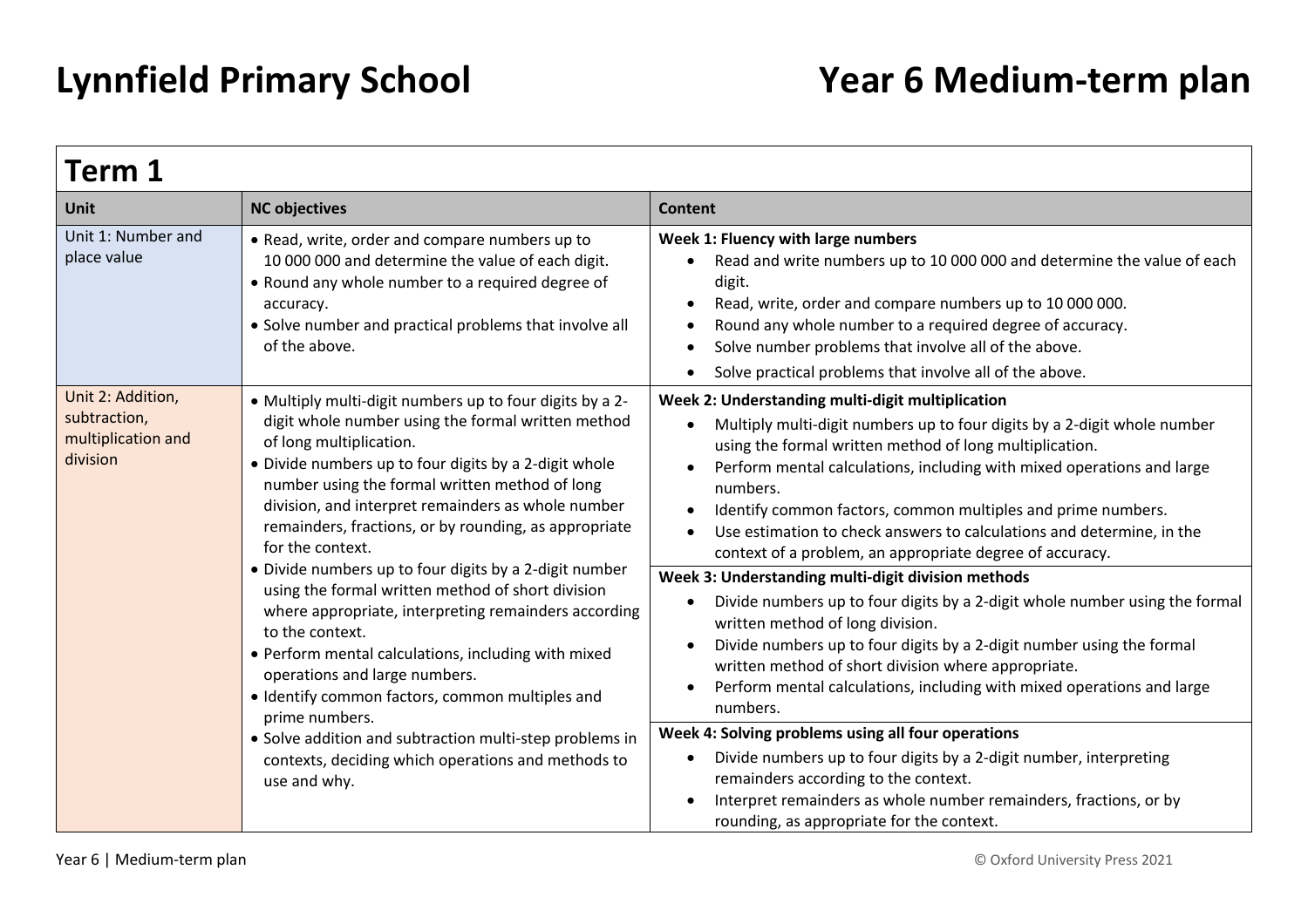| Unit 3: Geometry:<br>properties of shapes                           | • Draw 2D shapes using given dimensions and angles.<br>• Recognize, describe and build simple 3D shapes,                                                                                                                                                                                                                                                                                                                                                                                                                                                                                                                                                                                                                                                                                                                                                                                                                                                             | Solve addition and subtraction multi-step problems in context, deciding<br>which operations and methods to use and why.<br>Solve problems involving addition, subtraction, multiplication and division.<br>Week 5: Constructing 2D and 3D shapes<br>Draw 2D shapes using given dimensions and angles.                                                                                                                                                                                                                                                                                                                                                                                                                                                                                                                                                                                                                                                                                                                                              |
|---------------------------------------------------------------------|----------------------------------------------------------------------------------------------------------------------------------------------------------------------------------------------------------------------------------------------------------------------------------------------------------------------------------------------------------------------------------------------------------------------------------------------------------------------------------------------------------------------------------------------------------------------------------------------------------------------------------------------------------------------------------------------------------------------------------------------------------------------------------------------------------------------------------------------------------------------------------------------------------------------------------------------------------------------|----------------------------------------------------------------------------------------------------------------------------------------------------------------------------------------------------------------------------------------------------------------------------------------------------------------------------------------------------------------------------------------------------------------------------------------------------------------------------------------------------------------------------------------------------------------------------------------------------------------------------------------------------------------------------------------------------------------------------------------------------------------------------------------------------------------------------------------------------------------------------------------------------------------------------------------------------------------------------------------------------------------------------------------------------|
|                                                                     | including making nets.                                                                                                                                                                                                                                                                                                                                                                                                                                                                                                                                                                                                                                                                                                                                                                                                                                                                                                                                               | Recognize, describe and build simple 3D shapes.<br>Make nets of simple 3D shapes.                                                                                                                                                                                                                                                                                                                                                                                                                                                                                                                                                                                                                                                                                                                                                                                                                                                                                                                                                                  |
| <b>Unit 4: Fractions</b><br>(including decimals and<br>percentages) | • Use common factors to simplify fractions; use<br>common multiples to express fractions in the same<br>denomination.<br>• Compare and order fractions, including fractions > 1.<br>• Add and subtract fractions with different<br>denominators and mixed numbers, using the concept<br>of equivalent fractions.<br>• Associate a fraction with division and calculate<br>decimal fraction equivalents (e.g. 0.375) for a simple<br>fraction (e.g. $\frac{3}{8}$ ).<br>• Identify the value of each digit in numbers given to<br>three decimal places and multiple and divide numbers<br>by 10, 100 and 1000 giving answers up to three<br>decimal places.<br>• Multiply 1-digit numbers with up to two decimal<br>places by whole numbers.<br>• Use written division methods in cases where the<br>answer has up to two decimal places.<br>• Recall and use equivalences between simple fractions,<br>decimals and percentages, including in different<br>contexts. | <b>Week 6: Using equivalences</b><br>Use common multiples to express fractions in the same denomination.<br>Compare and order fractions, including fractions > 1.<br>Associate a fraction with division.<br>Calculate decimal fraction equivalents (e.g. 0.375) for a simple fraction (e.g.<br>$^{3}/_{8}$ ).<br>Recall and use equivalences between simple fractions, decimals and<br>percentages, including in different contexts.<br>Week 7: Adding and subtracting fractions to solve problems<br>Add and subtract fractions with different denominators and mixed<br>numbers, using the concept of equivalent fractions.<br>Week 8: Multiplying and dividing decimals to solve problems<br>Identify the value of each digit in numbers given to three decimal places.<br>Multiply and divide numbers by 10, 100 and 1000 giving answers up to<br>three decimal places.<br>Multiply 1-digit numbers with up to two decimal places by whole numbers.<br>Use written division methods in cases where the answer has up to two<br>decimal places. |
| Unit 5: Ratio and<br>proportion                                     | • Solve problems involving the calculation of<br>percentages, e.g. of measures, and such as 15% of<br>360, and the use of percentages for comparison.                                                                                                                                                                                                                                                                                                                                                                                                                                                                                                                                                                                                                                                                                                                                                                                                                | Week 9: Working with proportions in ratio and percentage contexts<br>Solve problems involving the calculation of percentages, e.g. of measures,<br>and such as 15% of 360, and the use of percentages for comparison.                                                                                                                                                                                                                                                                                                                                                                                                                                                                                                                                                                                                                                                                                                                                                                                                                              |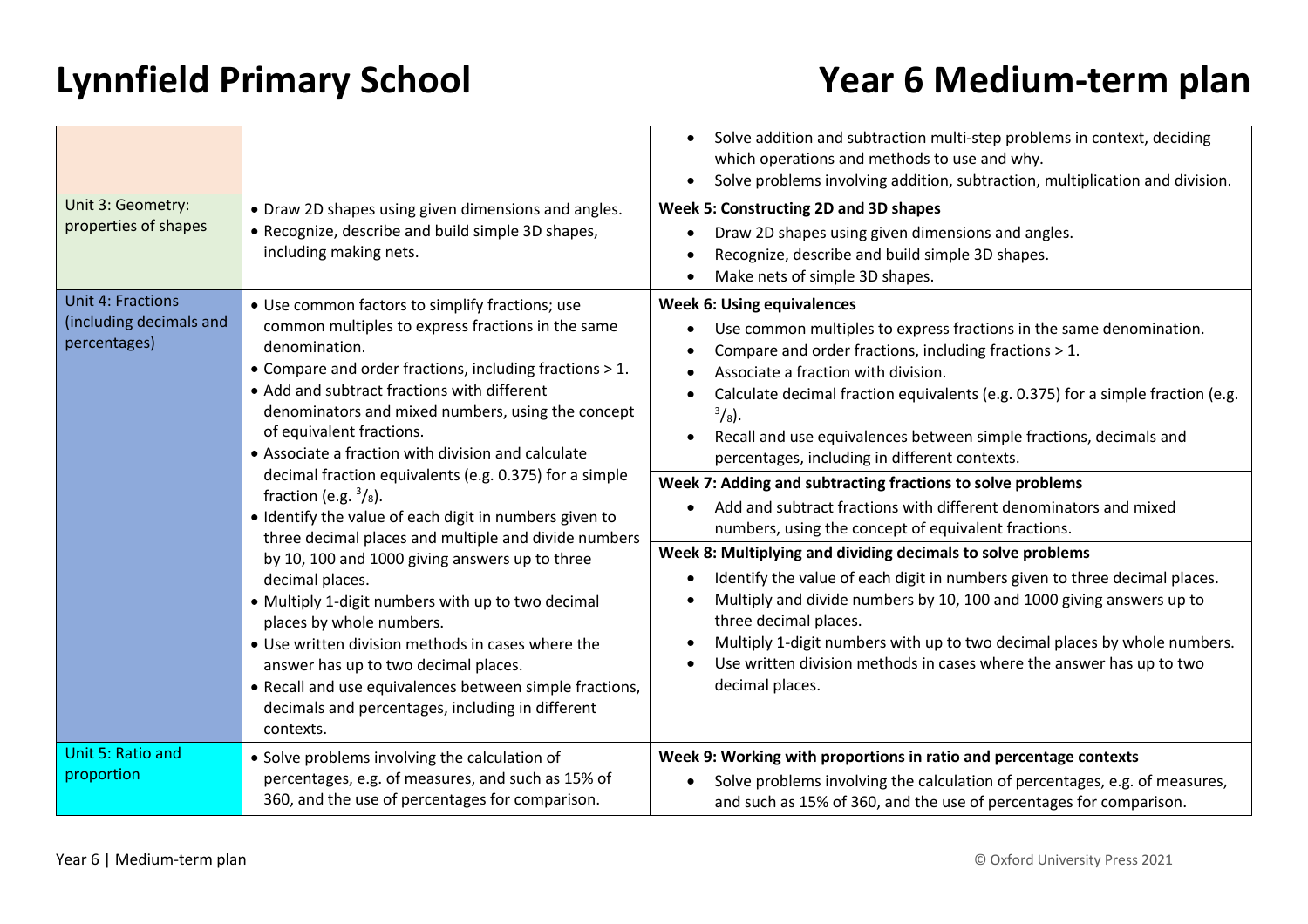| <b>Unit 6: Measurement</b>                  | • Solve problems involving the calculation and<br>conversion of units of measure, using decimal<br>notation up to three decimal places where<br>appropriate.<br>• Use, read, write and convert between standard units,<br>converting measurements of length, mass, volume<br>and time from a smaller unit of measure to a larger<br>unit, and vice versa, using decimal notation to up to<br>three decimal places.<br>• Convert between miles and kilometres.<br>• Recognize when it is possible to use formulae for area<br>and volume of shapes.<br>• Calculate, estimate and compare volume of cubes and<br>cuboids using standard units, including cubic<br>centimetres ( $cm3$ ) and cubic metres ( $m3$ ), and<br>extending to other units (for example, $mm3$ and $km3$ ). | Week 10: Estimating, comparing and calculating volumes<br>Recognize when it is possible to use formulae for volume of shapes.<br>Calculate volume of cubes and cuboids using standard units ( $\text{cm}^3$ , $\text{m}^3$ ).<br>$\bullet$<br>Estimate volume of cubes and cuboids using standard units ( $\text{cm}^3$ , $\text{m}^3$ ).<br>$\bullet$<br>Compare volume of cubes and cuboids using standard units ( $\text{cm}^3$ , $\text{m}^3$ ).<br>Calculate, estimate and compare volume of cubes and cuboids using<br>standard units ( $cm3$ , $m3$ ), extending to other units (for example mm <sup>3</sup><br>and $km^3$ ).<br>Week 11: Converting between units of measure<br>Solve problems involving the calculation of units of measure, using decimal<br>$\bullet$<br>notation up to three decimal places where appropriate.<br>Solve problems involving the conversion of units of measure, using decimal<br>$\bullet$<br>notation up to three decimal places where appropriate.<br>Use, read and write standard units of length, mass and volume using<br>$\bullet$<br>decimal notation to up to three decimal places.<br>Convert between standard units, converting measurements of length, mass,<br>$\bullet$<br>and volume from a smaller unit of measure to a larger unit, and vice versa,<br>using decimal notation to up to three decimal places.<br>Convert between miles and kilometres. |
|---------------------------------------------|-----------------------------------------------------------------------------------------------------------------------------------------------------------------------------------------------------------------------------------------------------------------------------------------------------------------------------------------------------------------------------------------------------------------------------------------------------------------------------------------------------------------------------------------------------------------------------------------------------------------------------------------------------------------------------------------------------------------------------------------------------------------------------------|------------------------------------------------------------------------------------------------------------------------------------------------------------------------------------------------------------------------------------------------------------------------------------------------------------------------------------------------------------------------------------------------------------------------------------------------------------------------------------------------------------------------------------------------------------------------------------------------------------------------------------------------------------------------------------------------------------------------------------------------------------------------------------------------------------------------------------------------------------------------------------------------------------------------------------------------------------------------------------------------------------------------------------------------------------------------------------------------------------------------------------------------------------------------------------------------------------------------------------------------------------------------------------------------------------------------------------------------------------------------------------------------------------------|
| Unit 7: Algebra                             | · Use simple formulae.<br>• Express missing number problems algebraically.                                                                                                                                                                                                                                                                                                                                                                                                                                                                                                                                                                                                                                                                                                        | Week 12: Using letters to represent unknown numbers<br>Use simple formulae.<br>$\bullet$<br>Express missing number problems algebraically.                                                                                                                                                                                                                                                                                                                                                                                                                                                                                                                                                                                                                                                                                                                                                                                                                                                                                                                                                                                                                                                                                                                                                                                                                                                                       |
| Unit 8: Geometry:<br>position and direction | . Describe positions on the full coordinate grid (all four<br>quadrants).<br>• Draw and translate simple shapes on the coordinate<br>plane, and reflect them in the axes.                                                                                                                                                                                                                                                                                                                                                                                                                                                                                                                                                                                                         | Week 13: Points, lines, shapes and translations on the four-quadrant<br>coordinate plane<br>Describe positions on the coordinate grid (all four quadrants).<br>$\bullet$<br>Draw simple shapes on the coordinate plane.                                                                                                                                                                                                                                                                                                                                                                                                                                                                                                                                                                                                                                                                                                                                                                                                                                                                                                                                                                                                                                                                                                                                                                                          |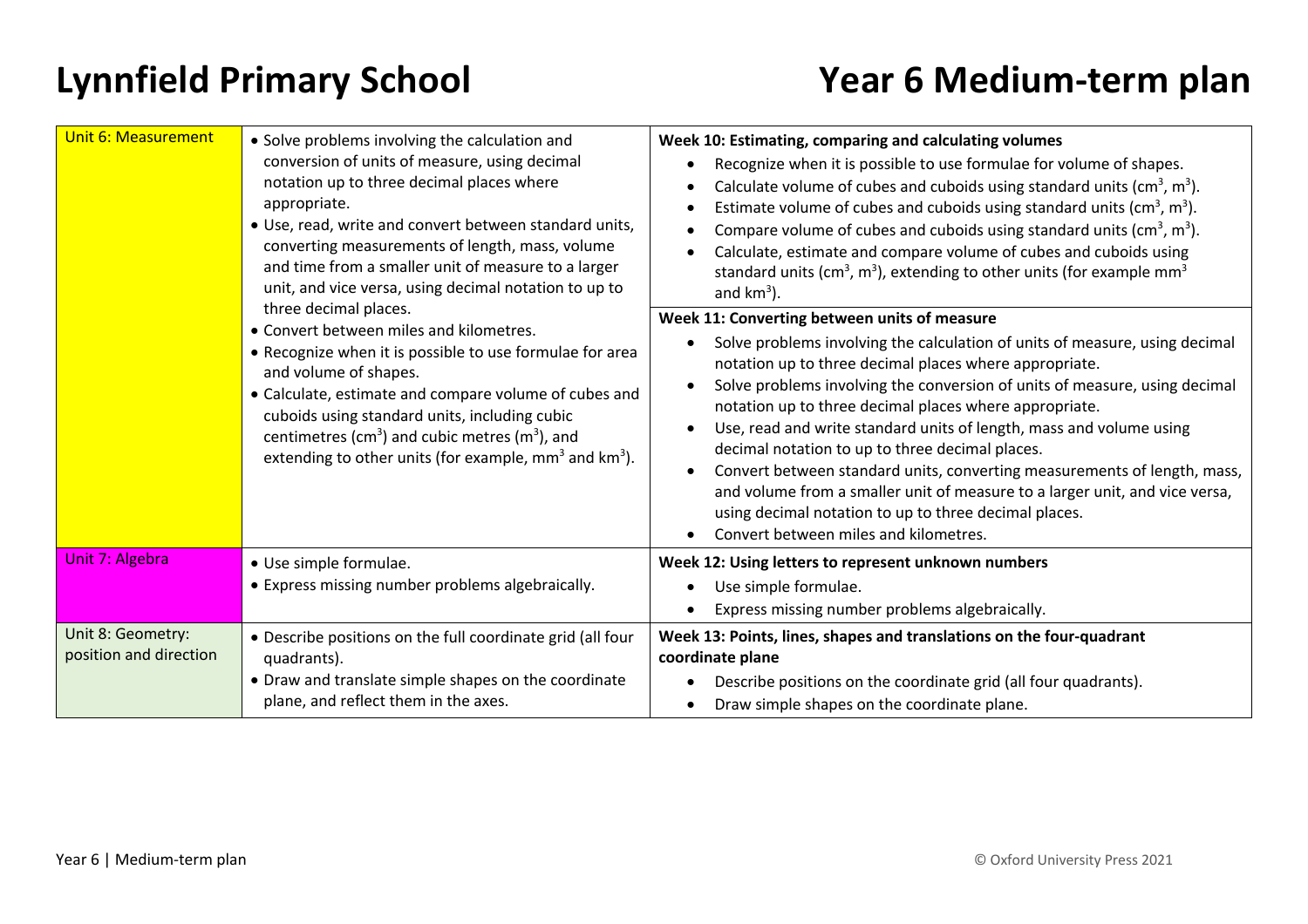| Term 2                                                               |                                                                                                                                                                                                                                                                                                                                                                                                                                                                                                                                                                                                                                                                                                                                                                                                                                                                    |                                                                                                                                                                                                                                                                                                                                                                                                                                                                                                                                                                                                                                                                                                                                                                                                                                                                                                                           |
|----------------------------------------------------------------------|--------------------------------------------------------------------------------------------------------------------------------------------------------------------------------------------------------------------------------------------------------------------------------------------------------------------------------------------------------------------------------------------------------------------------------------------------------------------------------------------------------------------------------------------------------------------------------------------------------------------------------------------------------------------------------------------------------------------------------------------------------------------------------------------------------------------------------------------------------------------|---------------------------------------------------------------------------------------------------------------------------------------------------------------------------------------------------------------------------------------------------------------------------------------------------------------------------------------------------------------------------------------------------------------------------------------------------------------------------------------------------------------------------------------------------------------------------------------------------------------------------------------------------------------------------------------------------------------------------------------------------------------------------------------------------------------------------------------------------------------------------------------------------------------------------|
| <b>Unit</b>                                                          | <b>NC objectives</b>                                                                                                                                                                                                                                                                                                                                                                                                                                                                                                                                                                                                                                                                                                                                                                                                                                               | <b>Content</b>                                                                                                                                                                                                                                                                                                                                                                                                                                                                                                                                                                                                                                                                                                                                                                                                                                                                                                            |
| Unit 9: Number and<br>place value                                    | • Use negative numbers in context, and calculate<br>intervals across zero.<br>• Solve number and practical problems that involve the<br>above.                                                                                                                                                                                                                                                                                                                                                                                                                                                                                                                                                                                                                                                                                                                     | Week 1: Negative numbers in context, including counting on and back and in<br>sequences<br>Use negative numbers in context.<br>$\bullet$<br>Calculate intervals across 0.<br>Solve number problems that involve all of the above.<br>$\bullet$<br>Solve practical problems that involve all of the above.<br>$\bullet$                                                                                                                                                                                                                                                                                                                                                                                                                                                                                                                                                                                                    |
| Unit 10: Addition,<br>subtraction,<br>multiplication and<br>division | • Divide numbers up to four digits by a 2-digit whole<br>number using the formal written method of long<br>division, and interpret remainders as whole number<br>remainders, fractions, or by rounding, as appropriate<br>for the context.<br>• Divide numbers up to four digits by a 2-digit number<br>using the formal written method of short division<br>where appropriate, interpreting remainders according<br>to the context.<br>• Perform mental calculations, including with mixed<br>operations and large numbers.<br>• Use their knowledge of the order of operations to<br>carry out calculations involving the four operations.<br>• Solve addition and subtraction multi-step problems in<br>contexts, deciding which operations and methods to<br>use and why.<br>• Solve problems involving addition, subtraction,<br>multiplication and division. | Week 2: Reasoning about the order used to solve calculations<br>Perform mental calculations, including with mixed operations and large<br>numbers.<br>Use their knowledge of the order of operations to carry out calculations<br>$\bullet$<br>involving the four operations.<br><b>Week 3: Mixed operations</b><br>Divide numbers up to four digits by a 2-digit whole number using the formal<br>$\bullet$<br>written method of long division.<br>Divide numbers up to four digits by a 2-digit number using the formal<br>written method of short division where appropriate.<br>Perform mental calculations, including with mixed operations and large<br>$\bullet$<br>numbers.<br>Solve addition and subtraction multi-step problems in contexts, deciding<br>$\bullet$<br>which operations and methods to use and why.<br>Solve problems involving addition, subtraction, multiplication and division.<br>$\bullet$ |
| Unit 11: Geometry:<br>position and direction                         | • Draw and translate simple shapes on the coordinate<br>plane, and reflect them in the axes.                                                                                                                                                                                                                                                                                                                                                                                                                                                                                                                                                                                                                                                                                                                                                                       | Week 4: Reflections and translations in all four quadrants<br>Translate simple shapes on the coordinate plane.<br>Draw simple shapes on the coordinate plane and reflect them in the axes.<br>$\bullet$                                                                                                                                                                                                                                                                                                                                                                                                                                                                                                                                                                                                                                                                                                                   |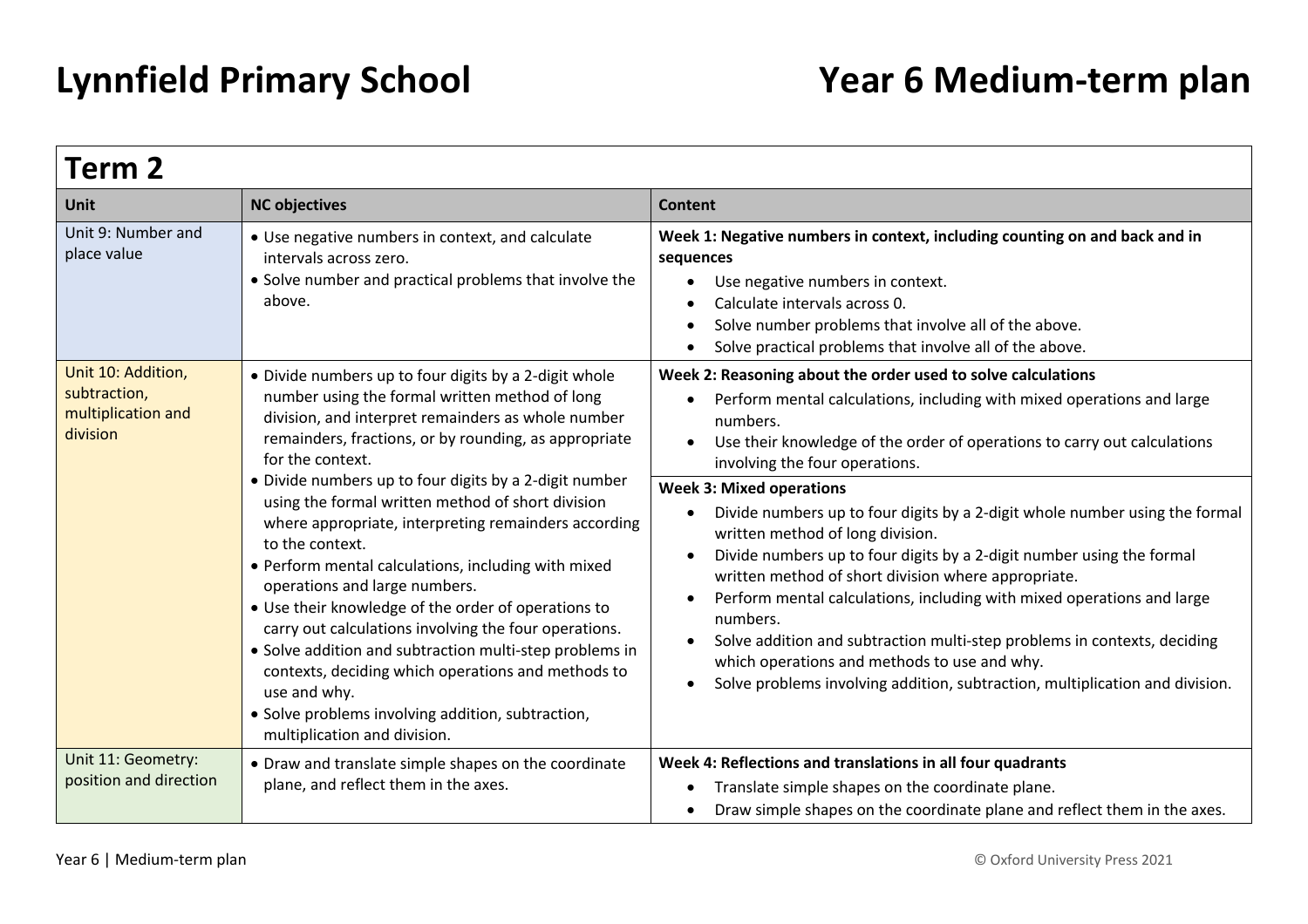| <b>Unit 12: Fractions</b><br>(including decimals and<br>percentages) | • Use common factors to simplify fractions; use<br>common multiples to express fractions in the same<br>denomination.<br>• Compare and order fractions, including fractions > 1.<br>• Add and subtract fractions with different<br>denominators and mixed numbers, using the concept<br>of equivalent fractions.<br>• Multiply simple pairs of proper fractions, writing the<br>answer in its simplest form (e.g. $\frac{1}{4} \times \frac{1}{2} = \frac{1}{8}$ ).<br>• Divide proper fractions by whole numbers (e.g. $\frac{1}{3} \div 2$<br>$=$ $\frac{1}{6}$ ).<br>• Associate a fraction with division and calculate<br>decimal fraction equivalents (e.g. 0.375) for a simple<br>fraction (e.g. $\frac{3}{8}$ ).<br>• Recall and use equivalences between simple fractions,<br>decimals and percentages, including in different<br>contexts. | Week 5: Using equivalences and solving problems<br>Use common factors to simplify fractions.<br>Use common multiples to express fractions in the same denomination.<br>Compare and order fractions, including fractions > 1.<br>Associate a fraction with division.<br>Calculate decimal fraction equivalents (e.g. 0.375) for a simple fraction (e.g.<br>$^{3}/_{8}$ ).<br>Recall and use equivalences between simple fractions, decimals and<br>percentages, including in different contexts. |
|----------------------------------------------------------------------|-----------------------------------------------------------------------------------------------------------------------------------------------------------------------------------------------------------------------------------------------------------------------------------------------------------------------------------------------------------------------------------------------------------------------------------------------------------------------------------------------------------------------------------------------------------------------------------------------------------------------------------------------------------------------------------------------------------------------------------------------------------------------------------------------------------------------------------------------------|-------------------------------------------------------------------------------------------------------------------------------------------------------------------------------------------------------------------------------------------------------------------------------------------------------------------------------------------------------------------------------------------------------------------------------------------------------------------------------------------------|
|                                                                      |                                                                                                                                                                                                                                                                                                                                                                                                                                                                                                                                                                                                                                                                                                                                                                                                                                                     | Week 6: Multiplying and dividing fractions to solve problems<br>Multiply simple pairs of proper fractions, writing the answer in its simplest<br>form (e.g. $\frac{1}{4} \times \frac{1}{2} = \frac{1}{8}$ ).<br>Divide proper fractions by whole numbers (e.g. $\frac{1}{3} \div 2 = \frac{1}{6}$ ).                                                                                                                                                                                           |
| <b>Unit 13: Statistics</b>                                           | • Interpret and construct pie charts and line graphs and<br>use these to solve problems.                                                                                                                                                                                                                                                                                                                                                                                                                                                                                                                                                                                                                                                                                                                                                            | Week 7: Working with graphs and pie charts<br>Interpret pie charts and use these to solve problems.<br>Construct pie charts and use these to solve problems.<br>Interpret line graphs and use these to solve problems.<br>Construct line graphs and use these to solve problems.                                                                                                                                                                                                                |
| Unit 14: Algebra                                                     | • Generate and describe linear number sequences.<br>• Express missing number problems algebraically.<br>• Find pairs of numbers that satisfy an equation with<br>two unknowns.<br>• Enumerate possibilities of combinations of two<br>variables.                                                                                                                                                                                                                                                                                                                                                                                                                                                                                                                                                                                                    | Week 8: Using algebra to describe sequences and equations with two unknown<br>values<br>Generate linear number sequences.<br>Describe linear number sequences.<br>Express missing number problems algebraically.<br>Find pairs of numbers that satisfy an equation with two unknowns.<br>Enumerate possibilities of combinations of two variables.                                                                                                                                              |
| <b>Unit 15: Measurement</b>                                          | • Recognize that shapes with the same areas can have<br>different perimeters and vice versa.                                                                                                                                                                                                                                                                                                                                                                                                                                                                                                                                                                                                                                                                                                                                                        | Week 9: Areas of parallelograms, triangles and related shapes<br>Recognize that shapes with the same areas can have different perimeters<br>and vice versa.                                                                                                                                                                                                                                                                                                                                     |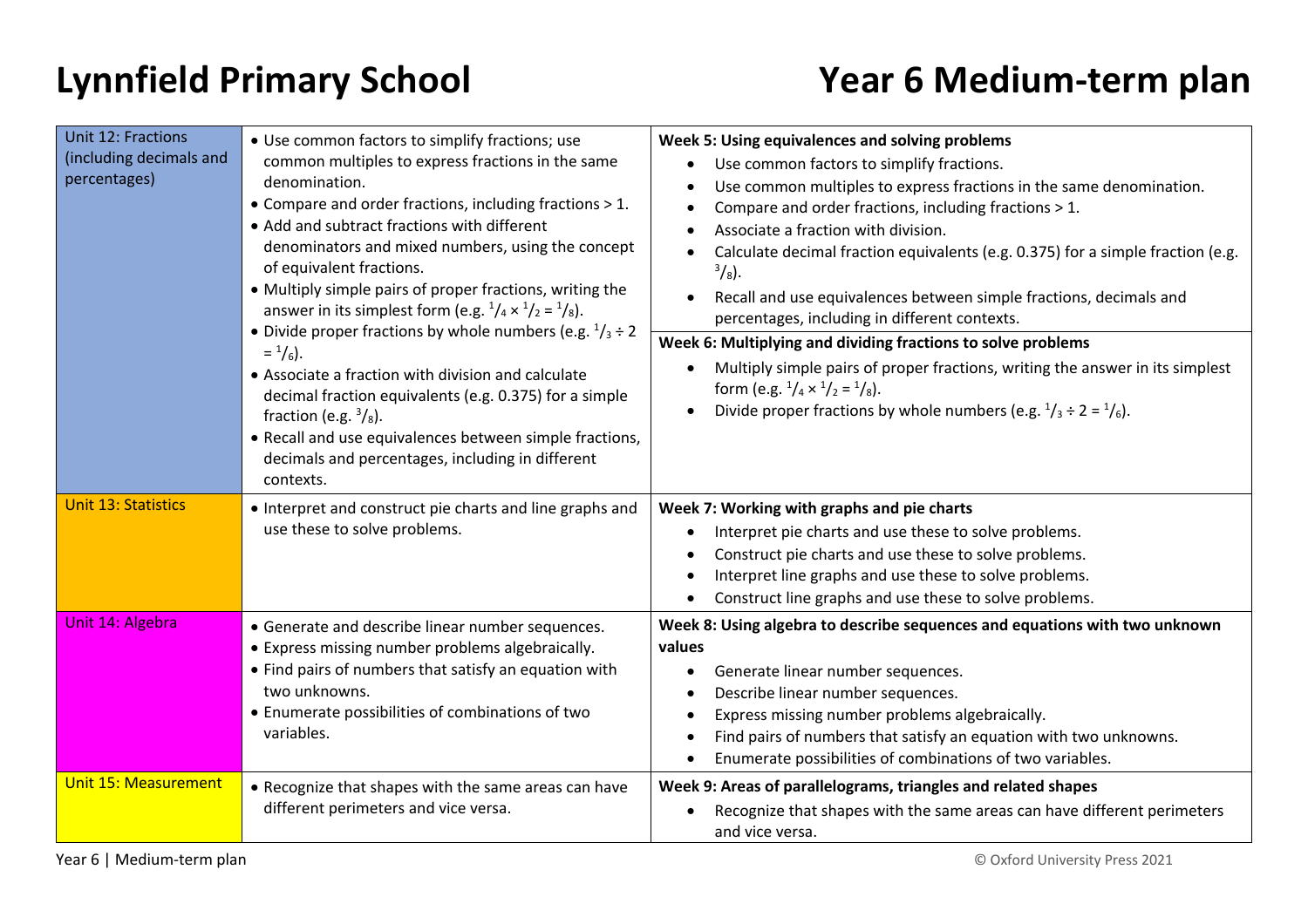|                                            | • Recognize when it is possible to use formulae for area<br>and volume of shapes.<br>• Calculate the area of parallelograms and triangles.                                                                                                                                                                                                                                 | Recognize when it is possible to use formulae for area of shapes.<br>Calculate the area of parallelograms.<br>Calculate the area of triangles.                                                                                                                                                                                                                                               |
|--------------------------------------------|----------------------------------------------------------------------------------------------------------------------------------------------------------------------------------------------------------------------------------------------------------------------------------------------------------------------------------------------------------------------------|----------------------------------------------------------------------------------------------------------------------------------------------------------------------------------------------------------------------------------------------------------------------------------------------------------------------------------------------------------------------------------------------|
| Unit 16: Ratio and<br>proportion           | • Solve problems involving the relative sizes of two<br>quantities where missing values can be found by using<br>integer multiplication and division facts.<br>• Solve problems involving unequal sharing and<br>grouping using knowledge of fractions and multiples.                                                                                                      | Week 10: Solving problems in proportional share situations<br>Solve problems involving the relative sizes of two quantities where missing<br>values can be found by using integer multiplication and division facts.<br>Solve problems involving unequal sharing and grouping using knowledge of<br>fractions and multiples.                                                                 |
| Unit 17: Geometry:<br>properties of shapes | • Compare and classify geometric shapes based on their<br>properties and sizes and find unknown angles in any<br>triangles, quadrilaterals, and regular polygons.<br>• Illustrate and name parts of circles, including radius,<br>diameter and circumference and know that the<br>diameter is twice the radius.<br>• Recognize angles where they meet at a point, are on a | Week 11: Applying angle properties and relationships to work out the values of<br>unknown angles<br>Compare and classify geometric shapes based on their properties and sizes.<br>Find unknown angles in any triangles, quadrilaterals, and regular polygons.<br>Recognize angles where they meet at a point, are on a straight line, or are<br>vertically opposite.<br>Find missing angles. |
|                                            | straight line, or are vertically opposite, and find<br>missing angles.                                                                                                                                                                                                                                                                                                     | Week 12: Shapes and their properties, including circles<br>Compare and classify geometric shapes based on their properties and sizes.<br>Illustrate and name parts of circles, including radius, diameter and<br>circumference.<br>Know that the diameter is twice the radius.                                                                                                               |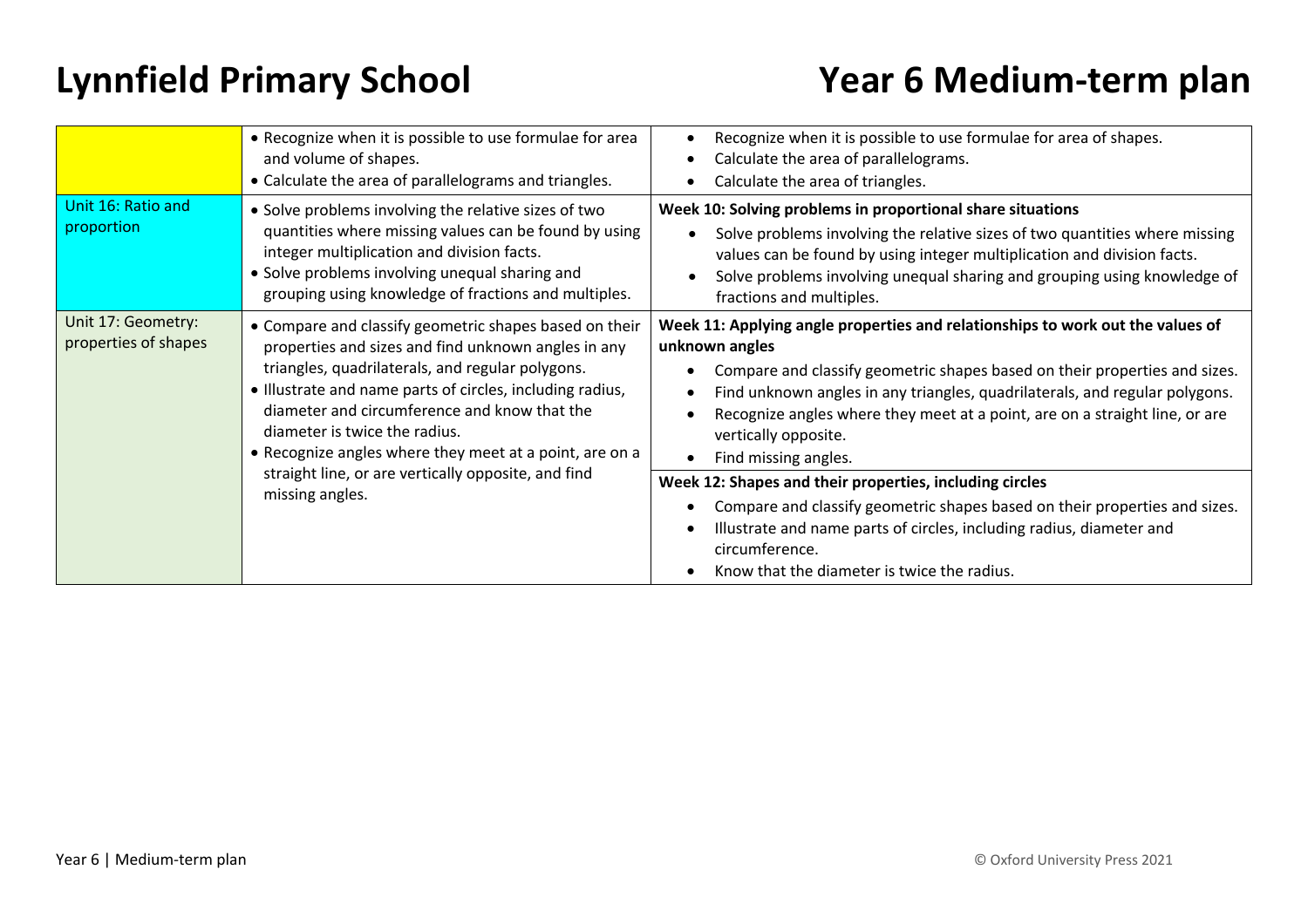| Term 3                                                               |                                                                                                                                                                                                                                                                                                                                                                                                                                                                                                                                 |                                                                                                                                                                                                                                                                                                                                                                                                                                                                                                                                                                                                                                                                                                                                                                                                      |
|----------------------------------------------------------------------|---------------------------------------------------------------------------------------------------------------------------------------------------------------------------------------------------------------------------------------------------------------------------------------------------------------------------------------------------------------------------------------------------------------------------------------------------------------------------------------------------------------------------------|------------------------------------------------------------------------------------------------------------------------------------------------------------------------------------------------------------------------------------------------------------------------------------------------------------------------------------------------------------------------------------------------------------------------------------------------------------------------------------------------------------------------------------------------------------------------------------------------------------------------------------------------------------------------------------------------------------------------------------------------------------------------------------------------------|
| <b>Unit</b>                                                          | <b>NC objectives</b>                                                                                                                                                                                                                                                                                                                                                                                                                                                                                                            | <b>Content</b>                                                                                                                                                                                                                                                                                                                                                                                                                                                                                                                                                                                                                                                                                                                                                                                       |
| <b>Unit 18: Statistics</b>                                           | • Calculate and interpret the mean as an average.                                                                                                                                                                                                                                                                                                                                                                                                                                                                               | Week 1: Calculate and interpret the mean as an average<br>Calculate the mean.<br>Interpret the mean as an average.                                                                                                                                                                                                                                                                                                                                                                                                                                                                                                                                                                                                                                                                                   |
| Unit 19: Addition,<br>subtraction,<br>multiplication and<br>division | Perform mental calculations, including with mixed<br>$\bullet$<br>operations and large numbers.<br>Identify common factors, common multiples and<br>$\bullet$<br>prime numbers.<br>Use their knowledge of the order of operations to<br>$\bullet$<br>carry out calculations involving the four<br>operations.<br>Solve addition and subtraction multi-step<br>problems in contexts, deciding which operations<br>and methods to use and why.<br>Solve problems involving addition, subtraction,<br>multiplication and division. | Week 2: Solving and comparing multi-step problems<br>Perform mental calculations, including with mixed operations and large<br>numbers.<br>Use their knowledge of the order of operations to carry out calculations<br>involving the four operations.<br>Solve addition and subtraction multi-step problems in contexts, deciding<br>which operations and methods to use and why.<br>Solve problems involving addition, subtraction, multiplication and division.<br>Week 3: Number and calculation relationships and properties<br>Perform mental calculations, including with mixed operations and large<br>numbers.<br>Identify common factors, common multiples and prime numbers.<br>Use their knowledge of the order of operations to carry out calculations<br>involving the four operations. |
| Unit 20: Fractions                                                   | Associate a fraction with division and calculate<br>decimal fraction equivalents (e.g. 0.375) for a<br>simple fraction (e.g. $\frac{3}{8}$ ).<br>Identify the value of each digit in numbers given<br>to three decimal places and multiply and divide<br>numbers by 10, 100 and 1000 giving answers up to<br>three decimal places.<br>Solve problems which require answers to be<br>rounded to specified degrees of accuracy.                                                                                                   | Week 4: Solving problems involving fractions, decimals and percentages<br>Associate a fraction with division and calculate decimal fraction equivalents<br>(e.g. 0.375) for a simple fraction (e.g. $\frac{3}{8}$ ).<br>Solve problems which require answers to be rounded to specified degrees<br>of accuracy.<br>Recall and use equivalences between simple fractions, decimals and<br>percentages, including in different contexts.<br>Week 5: Working with percentages, decimals and fractions<br>Identify the value of each digit in numbers given to three decimal places.                                                                                                                                                                                                                     |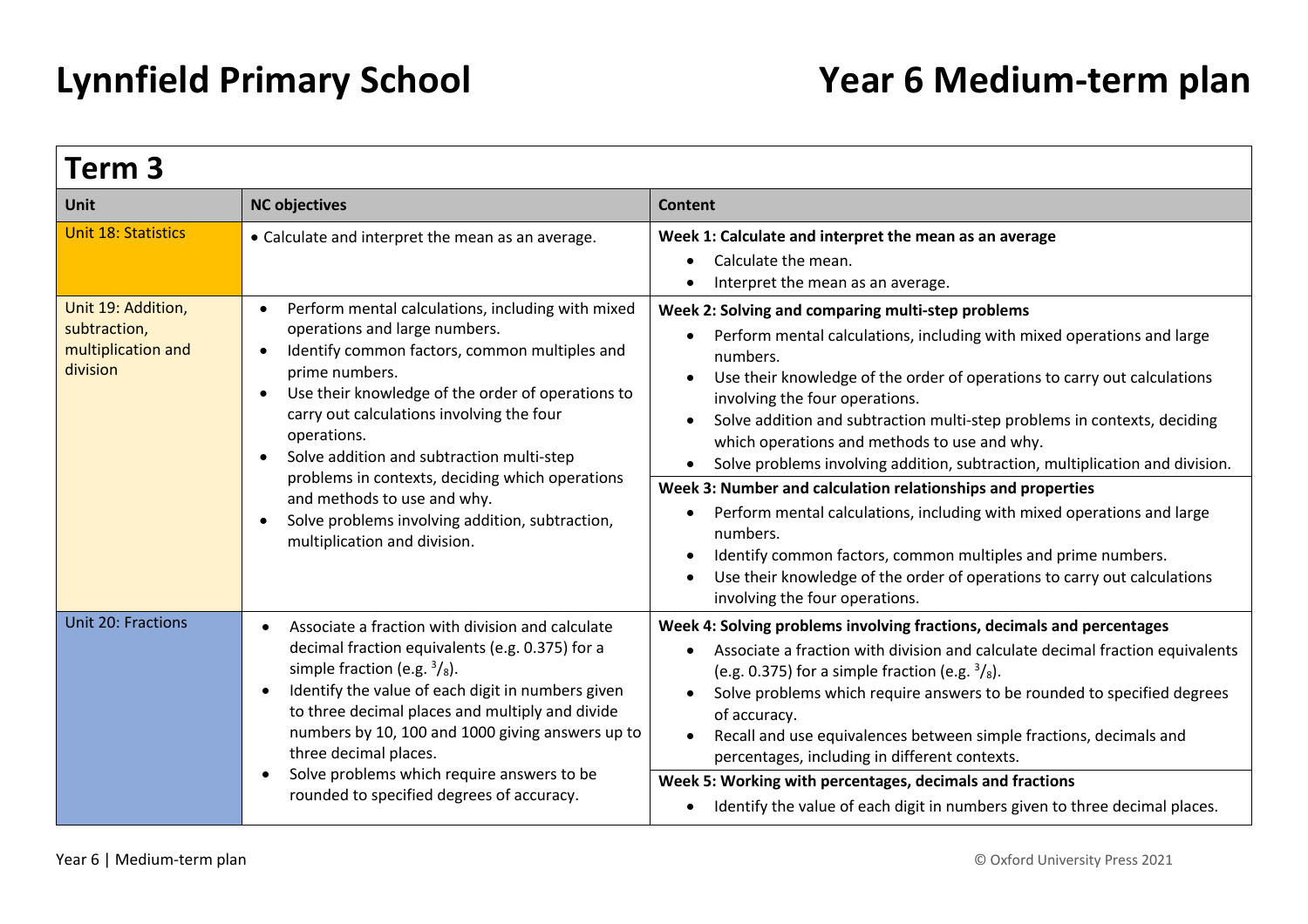|                                  | Recall and use equivalences between simple<br>fractions, decimals and percentages, including in<br>different contexts.                                                                                                                                                                                                                                                                                                 | Multiply and divide numbers by 10, 100 and 1000 giving answers up to<br>three decimal places.<br>Solve problems which require answers to be rounded to specified degrees<br>of accuracy.<br>Recall and use equivalences between simple fractions, decimals and<br>$\bullet$<br>percentages, including in different contexts.             |
|----------------------------------|------------------------------------------------------------------------------------------------------------------------------------------------------------------------------------------------------------------------------------------------------------------------------------------------------------------------------------------------------------------------------------------------------------------------|------------------------------------------------------------------------------------------------------------------------------------------------------------------------------------------------------------------------------------------------------------------------------------------------------------------------------------------|
| Unit 21: Ratio and<br>proportion | Solve problems involving the calculation of<br>percentages (e.g. of measures, and such as 15% of<br>360) and the use of percentages for comparison.<br>Solve problems involving similar shapes where the<br>scale factor is known or can be found.                                                                                                                                                                     | Week 6: Using proportions across percentage and similar-shape situations<br>Solve problems involving the calculation of percentages (e.g. of measures,<br>and such as 15% of 360) and the use of percentages for comparison.<br>Solve problems involving similar shapes where the scale factor is known or<br>$\bullet$<br>can be found. |
| <b>Secondary Progression</b>     |                                                                                                                                                                                                                                                                                                                                                                                                                        |                                                                                                                                                                                                                                                                                                                                          |
| Unit 1                           | Solve problems involving addition, subtraction,<br>$\bullet$<br>multiplication and division.<br>Use simple formulae.<br>Generate and describe linear number<br>sequences.                                                                                                                                                                                                                                              | Week 1: Investigating triangular numbers<br>Use and reflect on a problem-solving rule.<br>Use words, diagrams, algebra and concrete apparatus to explain<br>mathematical reasoning.<br>Appreciate the power of mathematics, and use logic and reasoning to<br>explain why patterns and results occur.                                    |
| Unit 2                           | Use estimation to check answers to calculations<br>$\bullet$<br>and determine, in the context of a problem, an<br>appropriate degree of accuracy.<br>Solve problems involving the calculation and<br>$\bullet$<br>conversion of units of measure, using decimal<br>notation up to three decimal places where<br>appropriate.<br>Interpret and construct pie charts and line<br>graphs and use these to solve problems. | Week 2: Fake news<br>Use multiplication and division in context to explore the validity of<br>statements.<br>Choose and use data carefully to support arguments and interrogate<br>information presented as facts.                                                                                                                       |
| Unit 3                           | Solve problems involving the calculation and<br>conversion of units of measure, using decimal<br>notation up to three decimal places where<br>appropriate.                                                                                                                                                                                                                                                             | <b>Week 3: Cupcake calculations</b><br>Use all four operations to solve problems in contexts.<br>$\bullet$<br>Use diagrams to plan storage solutions.                                                                                                                                                                                    |